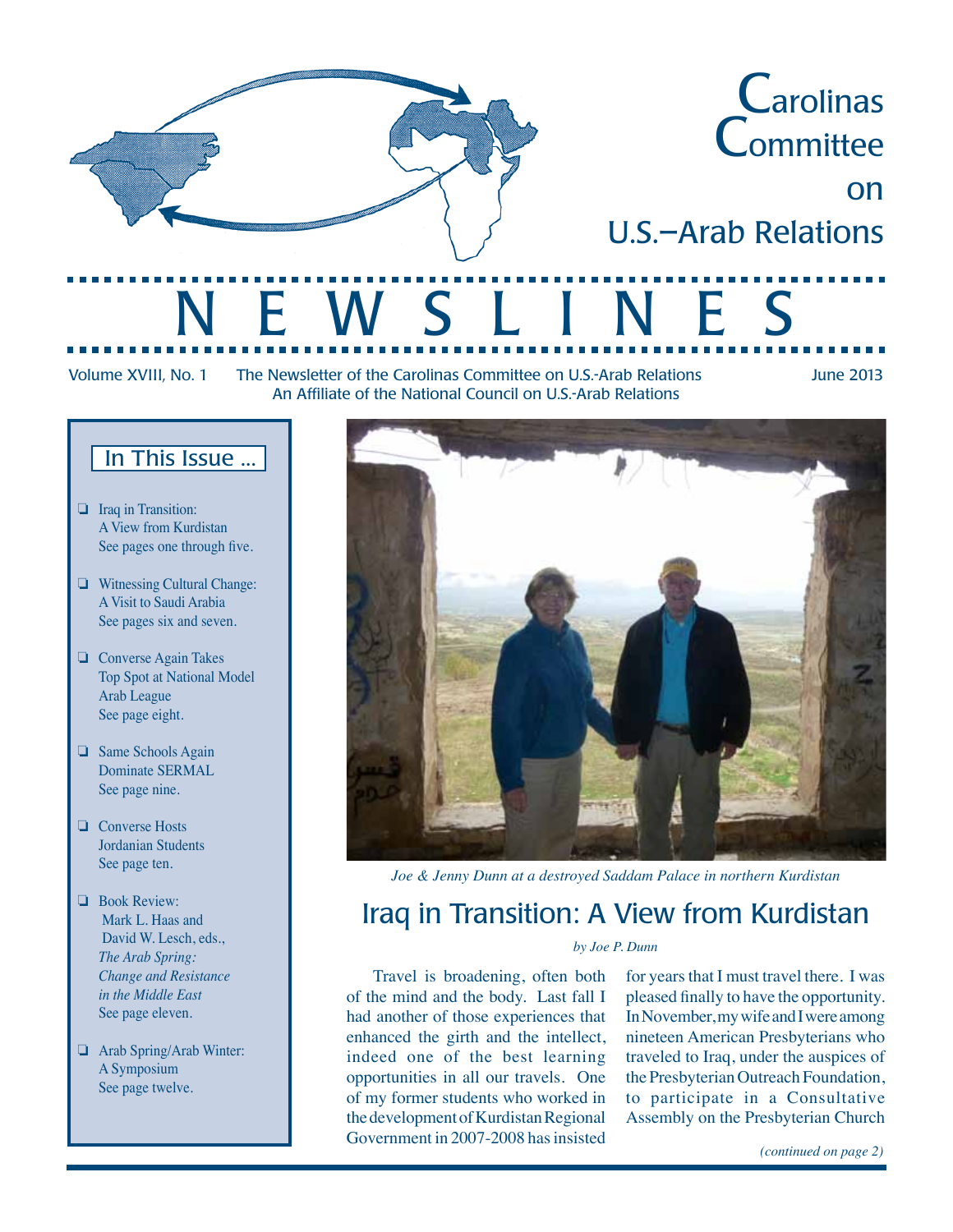*Lunch at Kirkuk Church*

in Iraq. The approximately fifty attendees included Arab clergy from the Presbyterian Synod of Syria and Lebanon and representatives from the four remaining Presbyterian churches in Iraq—in Baghdad, Basrah, Kirkuk, and the tiny remnant in Mosul.

 Half the American group spent five days previous to the Assembly at the church in Basrah, which most of them had visited the previous year. The other half of the group, including my wife and me, traveled instead to Kurdistan, the semiautonomous region of northern Iraq. Jenny and I particularly were interested in spending time with a couple who are our friends and whose work with the Kurds is partially sponsored by our church in Spartanburg. Although they are enthusiastically welcomed and officially recognized as Christian workers by the Kurdistan Regional Government, for security reasons, we donotmentiontheirnamesorspecifics about their activities.

 First, a brief word about the four churches which constitute the Assembly of the Presbyterian Church in Iraq. The Baghdad Presbyterian Church (Arabic speaking) and the Assyrian Presbyterian Church in Baghdad (Assyrian language) have recently joined together with a combined total of about 250 families, but this is less than half the membership that the two churches together enjoyed only a few years ago. The Basrah Church in the Shia South has about 25 families and without the services of an ordained pastor is led by a prominent surgeon at the Basrah Hospital. The church has a strong relationship with the Shia community and its kindergarten serves almost exclusively Shia children.The Kirkuk Evangelical Church in the disputed territory is a Kurdish congregation of approximately 150 families that is thriving in a relatively secure sector of the city. The Mosul Church, the

oldest Presbyterian congregation in the country, faces particular challenges. The historic church building is in the central area of this war-torn city, where violence and Al Qaeda are still prevalent. The elder in charge of the congregation was killed by terrorists in 2007, and his four sisters have kept a remnant of the congregation alive by meeting in private homes.

 In response to violence from fundamentalists and terrorists, Christians are fleeing from Iraq, Syria, and other countries in the region. That Christians, who trace their history back to the first centuries, and Jews, with even longer history, are disappearing is a great loss to the cultural and religious diversity of the entire region. Iraqi Christians point out that Saddam Hussein, for his own politicalpurposes,protectedChristian areas, but that security no longer exists. Syrian Christians fear the fall of the Assad regime, which historically has protected the Christian minority, as they foresee the same fundamentalist targeting of Christians as in Iraq. For those who can, the great ongoing migration of Christians from Iraq, Syria, Egypt, Lebanon, and Palestine to Europe, the Americas, Australia, New Zealand, and other places is accelerating. For those who lack the means or desire to leave, the situation is precarious and fearful.

 One counter to this tread is in Kurdistan. The political dynamics of this semiautonomous region of about 4 million Kurds in northeastern Iraq is a long and fascinating saga which I will not undertake here. The future of the region and the allied question of the disputed territories of Kirkuk and Mosel will be a decisive issue for the entire Iraqi nation in the next years and decades. Kurdistan has become somewhat of a beacon for Christians. IraqiChristians,bothArabs and other minorities, are migrating to this relatively safe region for many

reasons,including freedomto practice their faith. The level of tolerance and the diversity and growth of Christian expressionsin Kurdistan is distinctive throughout the Middle East region.

No formal Presbyterian churches exist in Kurdistan at the moment. A couple of efforts at house churches for different ethnic communities are in process, but the Presbyterian requirement for seminary-educated ordained pastors makes it almost impossible to form actual Presbyterian churches. On a wider dimension though, other mainline Protestants are appearing and the growth of evangelicals is significant. All Protestants in the region tend to be called Evangelical, but a true distinction exists between those who define their manifestation of the faith as evangelicals and other Protestants. Baptist, Pentecostal, Adventist, and unaffiliated community churches are emerging quickly, often supported with large amounts of outside money at their disposal. Many of the conversiondriven evangelicals are not sensitive to the fact that proselytizing among Muslim populations is not acceptable culturally or legally.

As the indigenous Chaldean Christians, people of the land whose roots in the region go back to the first centuries, explain, the very mantra of the new evangelists of "bringing Christianity to save souls" is offensive both to Muslims and long-standing Christian communities. Christians in Iraq, Syria, and elsewhere point out that they live in a precarious existence in the midst of passionate upheaval and their very lives and existence are jeopardized by irresponsible actions by zealous new comers to the environment as well as the hate-filled anti-Muslim pontificating by certain small-minded religious voices in America.

These themes were articulated eloquently by many of the Syrian and Lebanese pastors with whom

## NEWS AND ARTICLES NEWS AND ARTICLES

we interacted at the Consultative Assembly, and both Iraqis and Syrians explained their conception of the responsibilities of practicing Christianity within the environments in which they live. But nowhere was this message better demonstrated than by two Chaldean bishops whom we met.

 At the magnificent cathedral in Kirkuk, Archbishop Louis Sako [in the last months since our trip named Patriarch of the Chaldean Church] described the roots of the violence in the city and showed the memorial to the 37 Christians from Kirkuk who had been murdered (among the over 1000 priests and believers throughout Iraq). Although about 500,000 Iraqi Christians have fled in recent years, he emphasizedwhy itwas necessary for a strong contingent of faithful Christians to stay the course. To quote from a statement on a German television interview, "We have no future unless we are negotiating with the religious and politicalleaders. We have tomake it clear that we are Iraqis. This is our land. Long ago we were here. We want to stay and be a part of it and to offer what we can to society." As with the other church leaders that we met, a primary means of practicing their faith was through providing education at the kindergarten and early years for children—MuslimandChristian--as a force fortolerance,reconciliation, and progress.

 This perspective was even more vivid, albeit with a specific Kurdish focus, when we met the dynamic Chaldean Bishop Rabban Al Qas, the founder and director of the International School in Dohuk, a man whose passion for education across sectarian and ethnic lines is overwhelming. At the Kurdish Dohuk school, students whether Kurds, Arabs, or Assyrians and Christians, Muslim, or Yezidis interacted openly and peacefully with little concern for the



distinctions that are the basis for so much violence throughout the region. Although the language of instruction is English, students study four other languages—French, Arabic, Kurdish, and Aramaic. No religious instruction exists at the school as the Bishop believes that religious instruction should be reserved to within the various faith communities. Asthe charismatic Father bounced fromone classroomto anotherhuggingstudents,encouraging themto speak to the visiting strangers, andshowingofftheiruseofthevarious languages, hislove for all the students and his vibrant personality were manifest. He was indeed a father in all senses of the word. For Bishop Rabban the students are the future. We talked with three young high school girls who stressed that religious differences were not decisive. As the girls explained,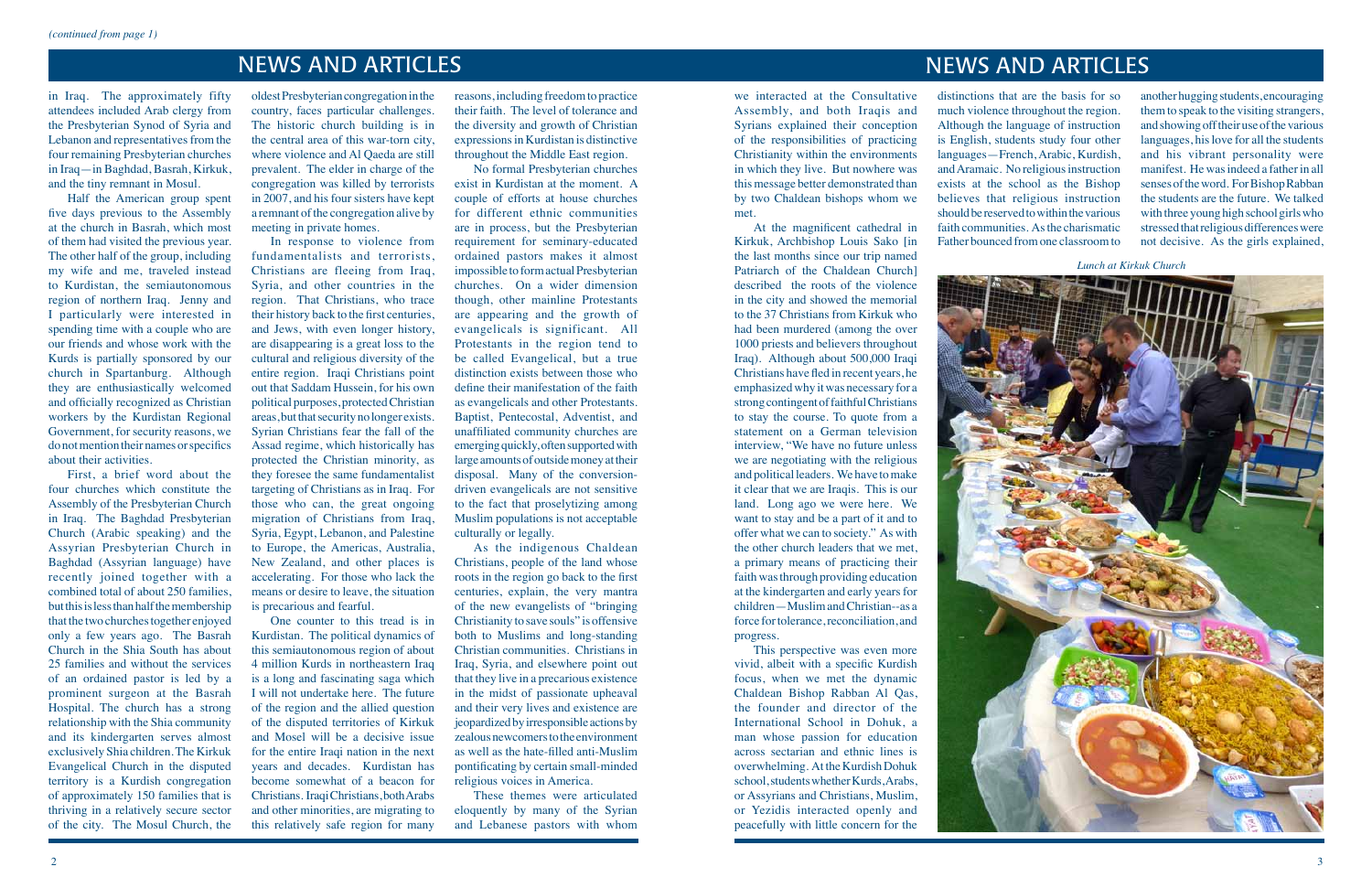### NEWS AND ARTICLES

### NEWS AND ARTICLES

they were a Muslim, a Christian, and a Yezidi, but they loved each other and shared everything. We noted the difference in Archbishop Sako's focus on Iraqi citizenship and the theme at Dohuk that "we are the future of Kurdistan."

 Obviously, Kurdistan and Iraq provide material for serious scholarly analysis about the issues of cultural identity, conflict, and convergence. Drawing on this trip, I gave a paper on this topic at a conference in March and I will not repeat that

lengthy discourse here. The impact and ramifications of the Syrian Civil War, with which we dealt constantly during the trip, is another major topic worthy of treatment. However, since my audience here is more generalist, I will devote the rest of my limited space to the less challenging subject of a travelogue in Kurdistan. Our hosts made sure that we experienced the region to its fullest, and thus the trip was a great educational experience for me on many grounds.

 After a long trip from Chicago,

the entire delegation landed in the new Istanbul Airport, one of the finest in the world, and we split into the Basrah and Kurdistan factions. After a ten-hour layover in Istanbul, we continued on and landed at 3:45 a.m. at the Erbil, Kurdistan Airport, which is also one of the finest in the region. We got a few hourssleep before the two-and-ahalf-hour drive to Dohuk, in the north near the Turkey border. In Dohuk the next day, Sunday, we visited the School of the Medes (the Kurds trace their ancestry back to these ancient people), the International School noted above, the house of Presbyterian missionary Roger Cumberland who was murdered in 1938 after fifteen years'service in Mosul and Dohuk, a cave and recreational area at the dam on the Tigress River outside the city, and the local *souk*. In the evening, we attended a worship service in Arabic at a new Nazarene church, one of the examples of the diversity of house churches emerging in the area.

 On Monday, we traveled to the ancient mountain peak city of Amaydia, whose history can be traced to the Assyrian era; the city has 34 archaeological sites of the Assyrians, Medes, and Kurds who each occupied it during its long history. From there we traveled into the beautiful northern mountainstoSulavWaterfalls,Anishka Cave, and a mountaintop palace of Saddam Hussein that had been thoroughly destroyed by the Kurds after his downfall. It was a huge structure, reportedly as lavish as were all his palaces, of which there were 26 in Kurdistan alone. We could see another former palace across the valley on another mountaintop. At dinner that evening we were the guests of Mr. Faiz, the director of the Kurdistan ReconstructionOrganization,whowas responsible for significant building in Kurdistan after the war. The lavish spread at the stunning Restaurant Mevandari was one of the several memorable feasts during our trip.

 Tuesday we visited the sprawling Duhok University, located in the fast-developing new area of the city, a campus with 11,000 students (and the numbers exploding annually), very nice new buildings, and construction projects everywhere. The problem for the university, as we witnessed in other places during our travels, is that environmental esthetics has not penetrated very deeply yet in Kurdistan. Trash is piled up everywhere one looks and cleaning up doesn't appear to resonate. Of course, this is typical for developing countries undergoing rapid growth, and as our host, Dr. Layla Raswol, head of the school of architecture and planning, emphasized, this next step will come in time. We also visited the Institute ofArt, animpressive secondaryschool located on the university campus.

We returned that evening, and as we approached the demarcation boundary back into the Kurdish Region, we traversed the several checkpoints that the Kurdish Peshmerga (militia) maintain to maximize security in the Kurdish Region. When the guards learned that we were Americans, they welcomedus enthusiastically. Aguard expressed thanks for the American support of the No-Fly zone in 1991 that was the beginning of Kurdish autonomy and for the elimination of the Saddam Regime.

 In the afternoon, we journeyed to the Domiz Refugee Camp just outside the city. This is a settlement for Syrian Kurds fleeing the war in their country. On the day that we visited, the camp had some 44,000 inhabitants and the numbers were swelling daily. With tents asfar asthe eye couldsee,refugee camps are a depressing sight. But I have visited refugee campsin theWest Bank, Gaza, Lebanon, Jordan, Syria, and elsewhere in the world. By all standards this one was at the high end. an obvious case of Kurds taking care ofKurds. This camplikelywilldouble as the war progresses. [At the time of publication of this piece, the number in the camp exceeds 100,000 and problemsofdrugs, crime,prostitution, and violence now are prominent]. In the evening the group split as we had dinner at the homes of two local church leaders.

 On Wednesday, we left Dohuk for a lengthy day of sightseeing on the way to Erbil. We ascended to the striking edifice of the Rabban Hormized Chaldean Monastery high



*Monument in Tribute to Victims of Saddam's Anfal Genocide, Dohuk, Kurdistan*

on a mountain. In the nearby town of Al Qosh, we toured the tomb of the Jewish Prophet Nahum, who prophesied to King Josiah about the fall of the Assyrian Empire in the 7<sup>th</sup> Century BCE. The dilapidated tomb and synagogue are cared for by a Chaldean family who promised the last rabbi who left the city in 1948 that they would care for the tomb as best they could. The son has now followed his deceased father in continuing to fulfill this commitment. The localChaldeans provided an exceptional lunch feast beforewemovedontoLalish,northeast of Mosul in Ninevah Province, where we explored the holy site of the Yezidi faith, a syncretic religion with elements of Zoroastrianism, Sufism, and local Kurdish beliefs. The estimates of the number of Yezidi in Kurdistan, or indeed in the world, very dramatically with one authority judging that they do not exceed 250-300,000 worldwide. From Lalish we continued to Jerwan, site of an ancient Assyrian aqueduct and artifacts, where the Assyrians have accused the Kurds of "cultural genocide" against their archeological treasures.

 In the evening we arrived in Erbil at the Hotel Karlovy Vary in Ankawa, theChristiansectorofthe city,tobegin the three-day Consultative Assembly the next day. At the conclusion of the Assemblyonthe lastdayofourtrip,we left the Kurdish Region to go to Kirkuk in the disputed territory in Iraq proper. The contrast was stark. The three major cities of the Kurdish Region-- Erbil, Dohuk, and Sulaymaniyah--are thriving explosive economic miracles, not quite the Gulf States, but clearly aspirant. Development as exhibited in sky rise apartments, shopping malls, recreational centers, and buildings of all kinds is proceeding at record pace. The impact of oil revenues is obvious. The stability and prosperity of the region attracts foreign investment. Turkey and China are omnipresent.

 Kirkuk, a city divided among its contending factions of Kurds, Turkman, Circassian, Sunni and Shia Arabs, and terrorists such as Al Qaeda, is quite a different place. The flares from the huge oil fields distinctly display the economic importance of this city for all contenders, but the lack of stability and safety prevent the prosperity enjoyed within the Kurdish Region. The Evangelical Church of Kirkuk, constructed in 1958, though is lovely and Pastor Haitham Jezrawi is a leader of serious stature. Following a tour of the church's kindergarten that serves primarily local Muslim children, the congregation served another feast. During the afternoon, the pastors from Syria and Lebanon held a Synod meeting at the church, and the evening worship service was impressive.

 The next morning, we began the long trek home from a most rewarding experience. I hasten to emphasize that no snapshot portrait of a country and political environment can be any more than an introduction, a glimpse, a perception. Our travels to Kurdistan were just that. But certainly it was an enlightening perspective that helps me much better to understand the dynamics, crises, and prospects for the country and the region. We hope to return to Iraq in the near future.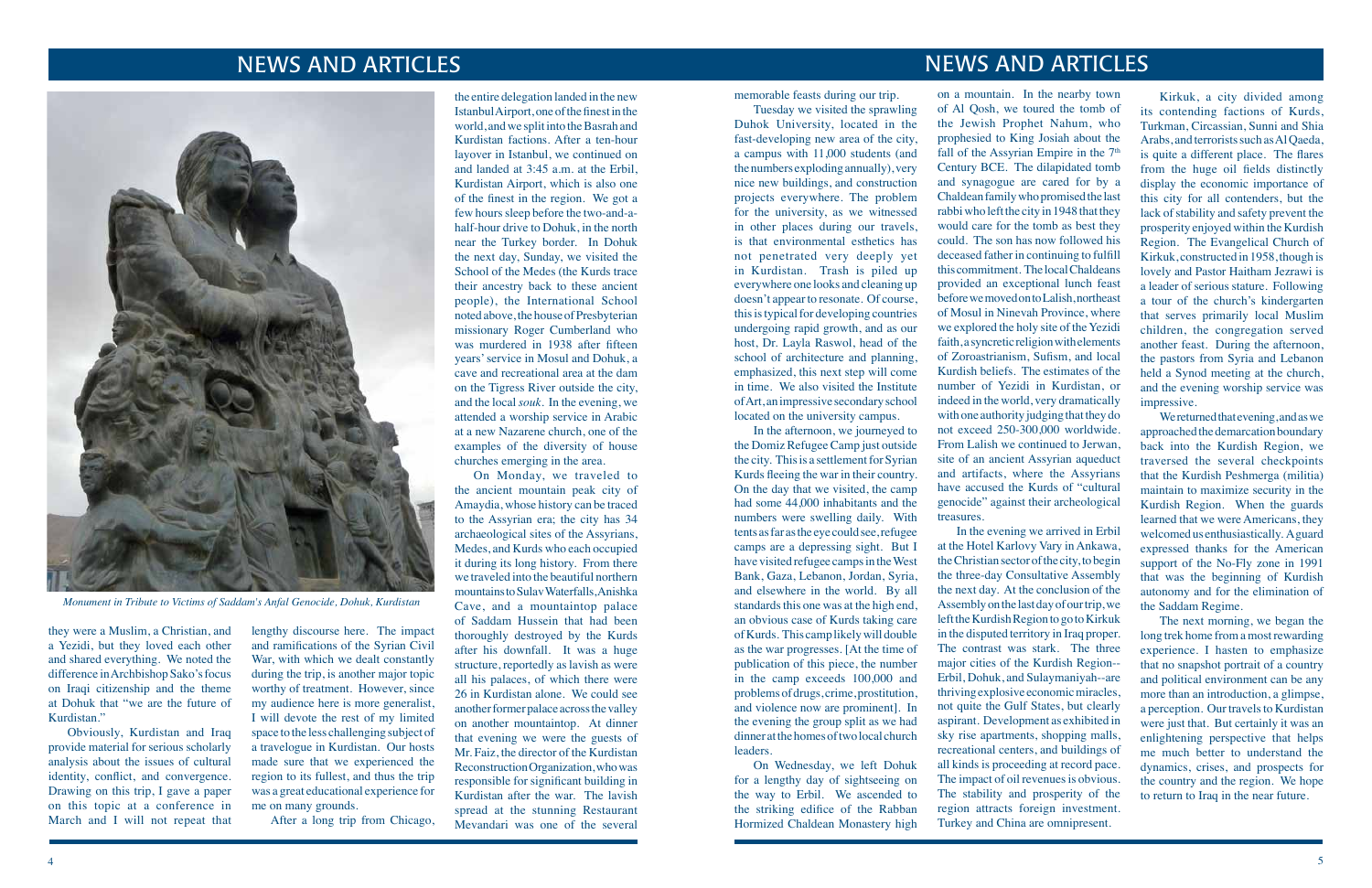

Last December I had the opportunity to travel to Saudi Arabia for ten days. The trip was sponsored by the National Council on U.S.-Arab Relations, the Saudi Arabian Cultural Mission to the United States, and the Saudi Arabian Ministry of Higher Education. SaudiArabia is abeautiful and gracious country with enormous potential. Its hospitality is unrivaled, its educational system is impressive, and it is experiencing unprecedented political and cultural change. Unfortunately, many Americans perceive the country primarily in stereotypes as a terrorismhub, a center of anti-Americanism, and a religious

While in the country, my group and Ivisitedeightuniversities,andIgained a lot of insight. Education in Saudi Arabia is paid for by the government with students receiving stipends rather than student loans. Traditionally, universities have been segregated, but today efforts are proceeding toward various experiments with limited forms of gender integration albeit different than what we know

### NEWS AND ARTICLES NEWS AND ARTICLES

### Witnessing Cultural Change: A Visit to Saudi Arabia

### *by Kaylee Boalt*

breeding ground for misogyny. I use the word Islamaphobia to describe this simplistic view, and as a political scientist major with an interest in the Middle East, it is part of my mission to address this perspective.

> As Saudi Arabia undergoes incredible political and cultural changes, women are in the forefront of this potential transformation. Dress is just one indication. Traditionally, women are covered and veiled by items

in the West. Al-Faisal University in Riyadh recently built classrooms in which males and females are in the same classroom, with males on the ground floor and women in balconies behind fronted panels. The world-class King Abdullah University of Science and Technology is fully-integrated. Consistent with worldwide patterns today, women comprise more than 60% of university students in the Kingdom, and indeed Saudi Arabia's problem is that young males are not pursuingeducationa significantlevels to fill the nation's needs. The country must find ways of more effectively employing its educated population, which means its females.

 In addition to touring universities, my group visited businesses, nonprofits, and governmental agencies. At every single institution, we were welcomed with Arabic coffee, dates, handshakes, and smiles. Saudi Arabian hospitality exceeds the famed American Southern hospitality. Giftgivingis a signofrespect, andwe came home with many beautiful presents. Saudis are also extremely social. I cannot begin to recount how many offers we received for dinners and social gatherings. Unfortunately we did not have the time to enjoy most of these offers, but I felt more welcome in the Kingdom than any place I have visited inAmerica. The United States has a lot to learn from this unique aspect of Saudi culture. One particularly noteworthy social event was a dinner with the American ambassador and his wife, a truly delightful evening.

of clothing known as the *abaya* and the *hijab*. The *abaya* is a full black cloak that covers the body and the *hijab* is a headscarf that can be worn in a variety of ways. The capital city of Riyadh is still very conservative, but in the more relaxed cities of Dammam and Jeddah, I saw many women who chose to forego the *hijab*. Although I knewaboutthe*mutawain*,thereligious police, and expected to see them, our group never encountered them, probably because they are restricted from bothering Western women.

 In Jeddah, we visited many women's activist groups. One in particular,theAl-SayedaKhadijaBint Khowailid Businesswomen Center, was created in 2004 as a lobbying center for the removal of obstacles to businesswomen. The Center has undertaken important efforts to educate both women and men on the balance of motherhood and work. It has also pursued the development of sexual harassment laws in the

workplace and provided lectures and workshops to increase awareness about this issue. Although attitudes toward women in the workplace have changed dramatically in the last decade, it will take considerably longer than we in the West may wish for women to gain their just rights. Dr. Mody Al-Khalaf, the assistant attaché for cultural and social affairs at the Saudi Arabian Cultural Mission to the United States, met with our group before our departure from the United States and again at her personal home in Riyadh on our last night in the Kingdom. She emphasized that change in Saudi Arabia has to come from within the country if it is to last. Dr. Mody cautioned "to go with overexpectations" and to be "open without resentment." Her wise advice was integral not only to my time in Saudi Arabia but to other aspects of life as well. Do terrorist attitudes, anti-

Americanism, and misogyny exist in



*Kaylee Boalt, a senior at Converse College, is the Secretary General of the 2014 National Model Arab League conference.*

Saudi Arabia? Yes, but the important thing to remember is that these deeply ingrained attitudes are *changing*. Just after our return, on January 11, 2013, King Abdullah of Saudi Arabia announced that women would now occupy thirty seats in the Royal Consultative Assembly. Saudi conservatives may consider this revolutionary; in fact it is largely mere tokenism, but such gestures are part of very important gradual progress. Cultures are complicated; changing norms is challenging. Rather than ignorance and condemnation of that which is quite foreign to our perceptions, our role as educated global citizens is to attempt to understand the basis of that with which we may not agree. Through better insight and appreciation of the difficulties in cultural evolution, we help to be part of solutions rather than ineffective obstacles. In Dr. Mody's words, we need to strive "to be open without resentment."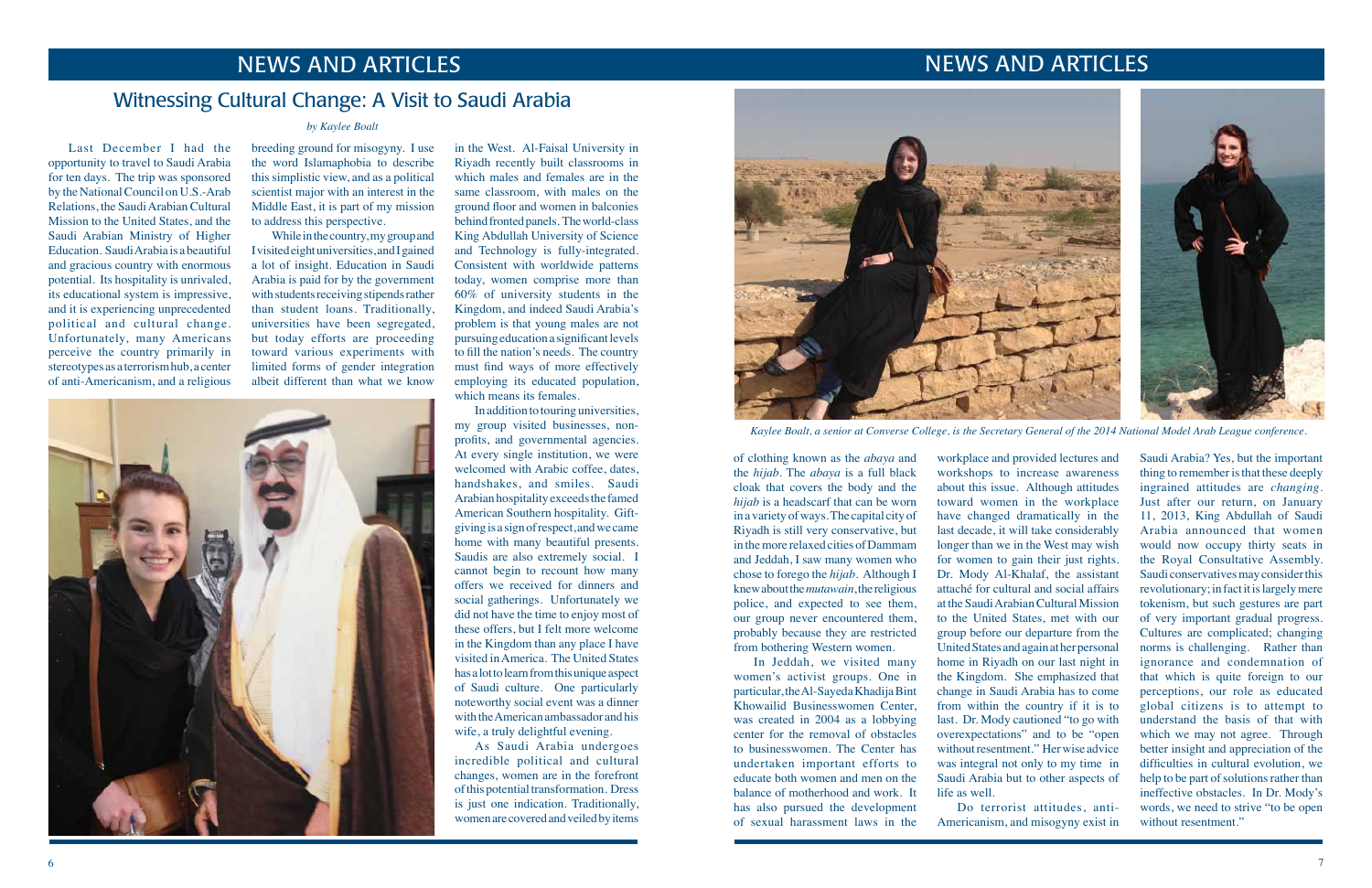The 25<sup>th</sup> Southeast Model Arab League met at Converse, March 15- 17, 2013. For the second consecutive year, Nora Nassri, a 2008 Converse College graduate who is now writing her Ph.D. dissertation in political science at the University of South Carolina, was the keynote speaker. Ms. Nassri spoke about the Syrian Civil War from both an academic and personal perspective.

### NEWS AND ARTICLES NEWS AND ARTICLES

### Converse Again Takes Top Spot at National Model Arab League

 With awards in six of the seven councils for the second year, the Converse delegation, representing Oman, displayed another dominant performance and was cited as the #1 delegation at the National Model Arab League conference, held April 12-14, 2013 at Georgetown University. Converse was named as Exceptional Delegation. Perennial rival Northeastern University (Qatar) finished #2 and was also designated as an Exceptional

Delegation. Georgia State (Libya) and the University of Utah (Kuwait) were cited as Outstanding Delegations.

 HE Ambassador Mohammed Al-husseini Alssharif, head of the League of Arab States Mission to the United States, provided welcome remarks and earlier met with delegates at a drop-in breakfast roundtable. Ambassador Richard Schmierer, the deputy assistant secretary for public



*Secretary-General Ashley Blount Presides at Summit*

 Although several long-time participant schools were not able to attend the 2013 Model, new schools included Georgia College, Guilford Technical Community College, and Southside Christian School, a Greenville high school. Wilson Hall, a private academy in Sumter, South Carolina, also attended for a second year as an observer country. Other participating schools included Converse (2 delegations), Spartanburg Community College (2 delegations), University of North Carolina—Charlotte, Georgia Perimeter College, Jacksonville State University (2 delegations), Georgia State University, Virginia Tech, Northeastern University, The Citadel, Mercer University, Kennesaw State University, and a Clemson/Greenville Tech joint delegation.

 Three delegations decisively dominated the conference. In virtually



every council the outstanding delegations were Converse (Oman), Georgia State (Libya), and Northeastern (Qatar). With a perfect record in all seven councils, Converse emerged as the top delegation followed by Georgia State and Northeastern. The University of North Carolina—Charlotte (Egypt), Citadel (Saudi Arabia), and Virginia Tech (Palestine) gained honorable mention status.

 Ashley Blount (Converse) presided as secretary-general and Neil Mangrum (Spartanburg Community College) was the assistant secretarygeneral. Kaylee Boalt (Converse) was selected as outstanding chair and Sagen Blackwell (Converse) and Lara Cole (Northeastern) were cited as honorable mention chairs. One of the conference highlights was a large multiple-part crisis that engaged every council and almost every country.

### Same Schools Again Dominate SERMAL

*Converse visits the Sultanate of Oman Embassy*



*Converse Oman Delegation with Awards*



diplomacy at the U.S. State Department Bureau of Near East Affairs, provided the keynote address. As he does annually, HRH Prince Abdul Aziz bin Talal bin Abdul Aziz Al Saud attended the summit session and graciously posed for pictures with the various delegations following the awards ceremony.

As always the National Model demonstrated spirited sessions, many intensified by the Syrian delegation representing the Assad regime. At the previous regional models, the Syrian delegations represented the new regime now supported by the Arab League. Several crisis simulations also challenged delegates' creativity as they strived to find solutions to complex problems; and the two dockets of the Arab Court of Justice demanded lengthy deliberations.

 Catia Sharp (Northeastern) presided as the secretary-general with Kat Teebagy (Northeastern) and J.J. Manser (Grand Valley State University) as assistant secretary-generals. Converse provided the chief justice of the Arab Court of Justice, chaired four of the councils, and contributed three vice chairs as well. The faculty selected Ashley Blount (Converse), who headed the joint defense council, as the outstanding chair; and Kaylee Boalt (Converse), a last-minute replacement to head the economics council, received the honorable mention outstanding chair distinction. Ms. Boalt also was selected to be the secretary-general for the 2014 Model. Three other Converse students will serve on the upper secretariat with Victoria Ball as assistant secretarygeneral and Rebecca Edwards and Molly Glibbery as chairs respectively of the economics and environmental councils.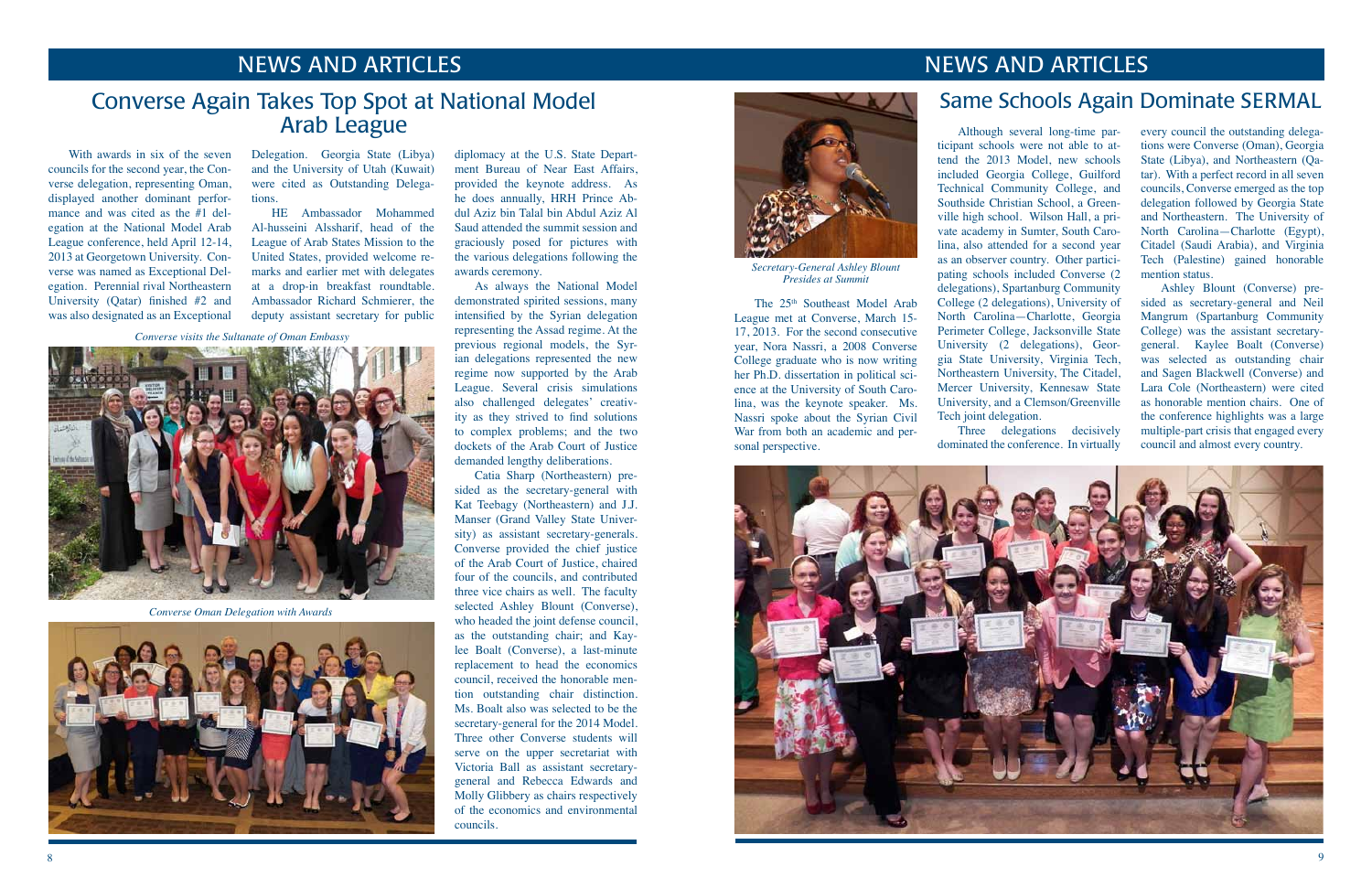## NEWS AND ARTICLES

 During late January Converse College hosted a delegation of six girls and six boys, primarily high school freshmen and sophomore students, from the Modern Montessori School in Amman, Jordan. The delegation was organized by Beyond Discovery, an Amman-based organization that specializes in a variety of educational programs and extra-curriculum activities that address and discuss the issues facing today's youth. The program director for Beyond Discovery, Megan Madison, a 2009 Converse graduate, who was a Fulbright Scholar in Jordan and has

lived there for four years, coordinated the program and led the delegation.

 Although the visit included many activities, the central event was the Converse Model Arab League delegation providing training for the Jordanian students to participate in the Mubadara Model Arab League planned in April in Amman. The last two years, Converse has sent students to Jordan, Dubai, and Abu Dhabi to assist in training and administering the Mubadara Model.

 In the intensive four-hourtraining session, a Converse student was paired with a Jordanian student to teach them about research, parliamentary procedure, debating techniques, networking, and drafting resolutions as part of an actual model simulation. The Converse mentors noted how bright, motivated, and eager the Jordanian students were, and each Converse mentor expressed pride in the progress that her partner made during the training sessions.

Dr.Joe P.Dunn, chair of history and politics department at Converse and sponsor of the Converse Model Arab League delegation, remarked, "This is awonderful cross-cultural partnership opportunity. The students were delightful, intelligent, and spirited. We hope to have made a real connection and someday see some of the young woman as students at Converse." Sally Hammond, Converse vice president for enrollment management, the primary Converse project officer for the visit, stated, "This was one of the most enjoyable activities that the Converse community has engaged in, and we hope that it becomes an annual event." Megan Madison explained, "It was a distinct honor to bring these students to my home campus, and we began planning immediately for the next group."

 Other activities for the Jordanian students included attending a college class and a leadership workshop, observing a Model Arab League demonstration provided for the



Converse Academic Scholarship Weekend, participating in a service project in honor of Martin Luther King Day, and sharing meals with Converse students. The students also attended dinner at the Islamic Center of Spartanburg, spent an afternoon at a fun park, visited the Biltmore Estates in Asheville, and shopped at a local outlet mall. After leaving Converse, the group spent two days in New York City before returning to Jordan.

The Jordanian students also enjoyed the experience. Several of the young women commented that they wished to attend Converse when they selected a college. A couple of the boys were disappointed that they were not eligible at the women's college, but one young man insisted that this was definitely the place for his older sister and upon return he intended to talk with her about his impressions. Indeed his sister has applied to be a freshman at Converse in Fall 2014.

 By virtually every standard this first Jordanian visitation was a great success and both parties hope that it is a continuing tradition.

### Converse Hosts Jordanian Students



### Book Review

Dr. Joe P. Dunn Charles A. Dana Professor of History and Politics, Converse College

## The Arab Spring: Change and Resistance in the Middle East

## LEARNING RESOURCES AND OPPORTUNITIES



Mark L. Haas and David W. Lesch, eds., *The Arab Spring: Change and Resistance in the Middle East* (Westview Press, 2013).

 The so-called "Arab Spring, Arab Winter" has given rise to a cottage industry of articles and books on the subject. Stating with James L. Gelvin's *The Arab Uprising: What Everyone Needs to Know* (2012), several collections of essays are now in print. Two interesting examples are Cesare Merlini and Olivier Roy, eds. *Arab Society in Revolt: The West's Mediterranean Challenge* (2012) and Nicholas Burns and Jonathon Price, eds., *The Arab Revolutions and American Policy* (2013). Books on individual countries are now pouring off the presses such as Dan Tschirgi, Walid Kazziha, and Sean F. McMahon, eds., *Egypt's Tahrir Revolution* (2013) and Carsten Wieland's *Syria— A Decade of Lost Chances: Repression and Revolution from Damascus Spring to Arab Spring* (2012), as examples of what will be many others. But I focus here on a most useful broad selection of brief essays by two Middle East scholars, political scien-

tist Mark Haas and historian David Lesch. Part 1, "Spring in the Arab World" consists of short, readable, and profound overviews by leading scholars on affected Arab countries— Tunisia, Egypt, Libya, Syria, Jordan, and Saudi Arabia (which thus far has avoided direct impact). Part 2, "The Regional and International Context of the Arab Spring" treats the impact on Iran, Turkey, Israel, and Russia with essays on the Obama administration response and James Gelvin's perceptive overall analysis.

 Gelvin explains why the Arab Spring metaphor is misleading: (1) the uprising did not start in the Spring, (2) the term Spring connotes joy and renewal but so far much of the change has, in his terms, "turned pretty sour," and (3) the term has already been claimed in 2005 by the events in Arab world following the 2003 invasion of Iraq and George W. Bush's "freedom agenda." More important, he outlines the four transnational factors that made the Arab world vulnerable to the uprisings, whatever they are called: (1) the neoliberal revolution in the region that brought a new relationship between citizens and atavistic governments no longer able to supply the wants and needs of the population, (2) demography that includes 60% of Arab population under age 30 and the very high rates of unemployment for this age sector, (3) skyrocketing food prices, and (4) unresponsive political systems not subject to the electoral will of the populace. Gelvin notes that only five of the 22 members of the Arab League did not experience protest and he divides responses into four clusters according to the nature of the protest and the regime response. All the articles are rich in insights

and analysis and worthy of full discussion. I will select only one, however, for comment. Probably because I was teaching Russian Politics when I read the book, the essay by Robert O. Freedman on Russia and Arab Spring stands out. Like all countries, Russia was caught by surprise by events in the Arab world. After significant detachment in the Yeltsin years, Vladimir Putin had worked assiduously to restore Russia's presence and influence in the region. The uprisings in Tunisia and Egypt, which might strengthen similar pro-democracy stirrings in Russia, worried Putin; but ultimately the fall of the pro-American regimes in these two countries had as many positives as negatives for Moscow. Libya and Syria were another matter. Moscow had significant economic stake in both of these countries as arms supplier and through commercial and industrial agreements. InSyria,Russianenjoyed the use of a naval facility and Russia also maintained close ties with Assad allies Hezbollah and Hamas.

 Russia vacillated on what to do butultimatelysacrificedQaddafiwhile remaining committed to the Assad regime. As Freedman reports, Arab Spring may have been costly to the U.S. as it had to abandon long-time ally Hosni Mubarak in Egypt, but Russia could end up paying a much greater price for continuing to undergird the increasingly unsupportable Assad regime.

 Insum,thisisavaluablecollection. Fornovicestudents*The Arab Uprisings* maybethebetterchoice,butforserious students who are not authorities on the region, Haas and Lesch is an excellent book that I will employ in my own class.